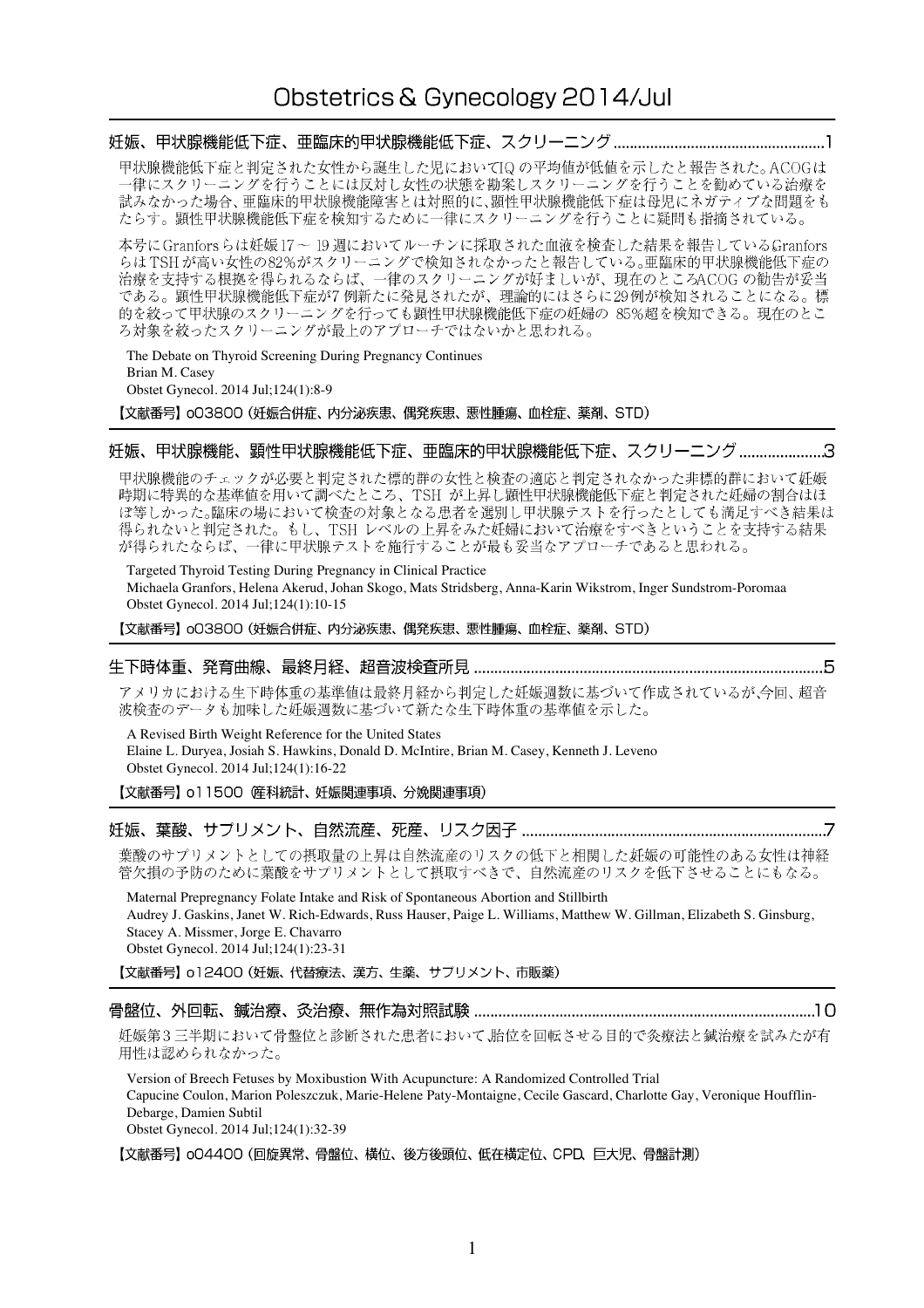#### 

妊娠急性脂肪肝に伴う止血機能障害は分娩後4~5日間持続し、前駆凝固因子の産生の低下と臨床的に有意な溶血 を伴ったDICの持続をもたらすことが確認された。

Hemostatic Dysfunction With Acute Fatty Liver of Pregnancy David B. Nelson, Nicole P. Yost, F. Gary Cunningham Obstet Gynecol. 2014 Jul;124(1):40-46

【文献番号】 oO2300 (HELLP 症候群、肝機能障害、急性脂肪肝)

#### 

今回のメタアナリシスの結果からみて、臍帯のクランプを遅延させるか、あるいは臍帯のミルキングによって、児 に血液の還流を促す方法は早期臍帯クランプ法よりも新生児の臨床結果に良い影響をもたらし新生児死亡率は低 下し、脳室内出血のリスクも低下し、輸血の頻度も減少するという結果が得られた。直ちに蘇生が必要となる新生 児において適切な臍帯のクランプは何かという点に関してさらに検討が必要である。

Placental Transfusion Strategies in Very Preterm Neonates: A Systematic Review and Meta-analysis Carl H. Backes, Brian K. Rivera, Urbee Haque, Jeffrey A. Bridge, Charles V. Smith, David J. R. Hutchon, Judith S. Mercer Obstet Gynecol. 2014 Jul;124(1):47-56

# 【文献番号】 o10300 (周産期関連事項)

# 

分娩第2期の遷延をみた場合、母体と児におけるリスクはわずかながら上昇するが、経腟分娩の割合を上昇させる という点も考慮し分娩第2期の長さを考えてみる必要がある。

Neonatal and Maternal Outcomes With Prolonged Second Stage of Labor S. Katherine Laughon, Vincenzo Berghella, Uma M. Reddy, Rajeshwari Sundaram, Zhaohui Lu, Matthew K Hoffman Obstet Gynecol. 2014 Jul;124(1):57-67

【文献番号】 004300 (難産、分娩停止、陣痛促進、肩甲難産、骨盤計測)

# 

腹腔鏡下卵管結紮術を施行する際に卵管結紮部位あるいはその周囲に局所麻酔剤を用いることによって術後8時 間まで疼痛のレベルを低下させることができる。

Reducing Postoperative Pain After Tubal Ligation With Rings or Clips: A Systematic Review and Meta-analysis Margo S. Harrison, Marianne N. DiNapoli, Carolyn L. Westhoff Obstet Gynecol. 2014 Jul;124(1):68-75

【文献番号】gO7560 (麻酔、術後疼痛管理)

### 

キャッチアップスケジュールに基づいてHPVワクチンの接種を受けた思春期女性および若年女性において、予定 のワクチンの接種を完了するものは少なかった。妊娠に至った女性においては妊娠後にワクチンの接種を受けるも のは少なかった。ワクチン接種の開始は思春期女性や若年女性において避妊を実施する機会と考え対応する必要が ある。

Factors Associated With Human Papillomavirus Vaccination Completion on a Catch-Up Schedule Rachel Perry, Kristin Rankin, Miao Crystal Yu, Bryna Harwood Obstet Gynecol. 2014 Jul;124(1):76-81

【文献番号】g02400 (子宮頸部上皮内病変、ワクチン、スクリーニング)

# 

胎児奇形が超音波検査で検知された場合、microarray による染色体検査によって核型分析以上の情報を得ること ができるが臓器によって異なる。

Association of Copy Number Variants With Specific Ultrasonographically Detected Fetal Anomalies Jennifer C. Donnelly, Lawrence D. Platt, Andrei Rebarber, Julia Zachary, William A. Grobman, Ronald J. Wapner Obstet Gynecol. 2014 Jul;124(1):83-90

【文献番号】 rO9100 《染色体異常、遺伝子異常、妊孕性、先天奇形、imprintingdisorder)